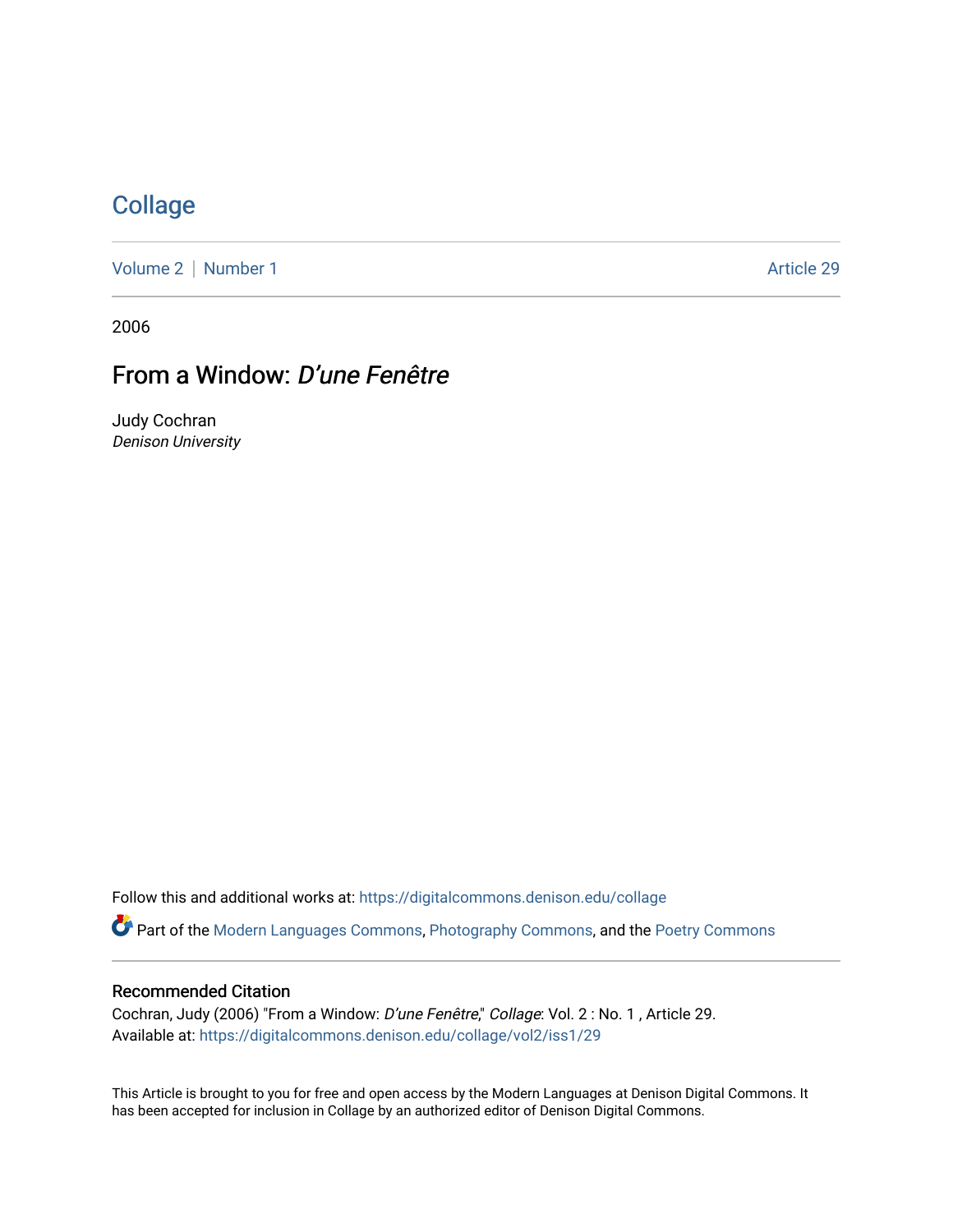## **From a Window**

Once, through the cloudless glass, you noticed a row of stars drifting west,

and reported that illusion to me how they seemed to unhinge themselves

> from their archaic stations and travel against all reason.

You thought your eyesight was giving way at last. You thought, for a minute, it was the invasion

> we've all been waiting for. You passed one hand over your eyes.

And when you glanced back you saw the stars fixed finally in their hemisphere,

offering their variable light, and a single satellite, that had seemed

the only quiet, stationary star, marking its way in the everlasting sky.

*Ann Townsend*